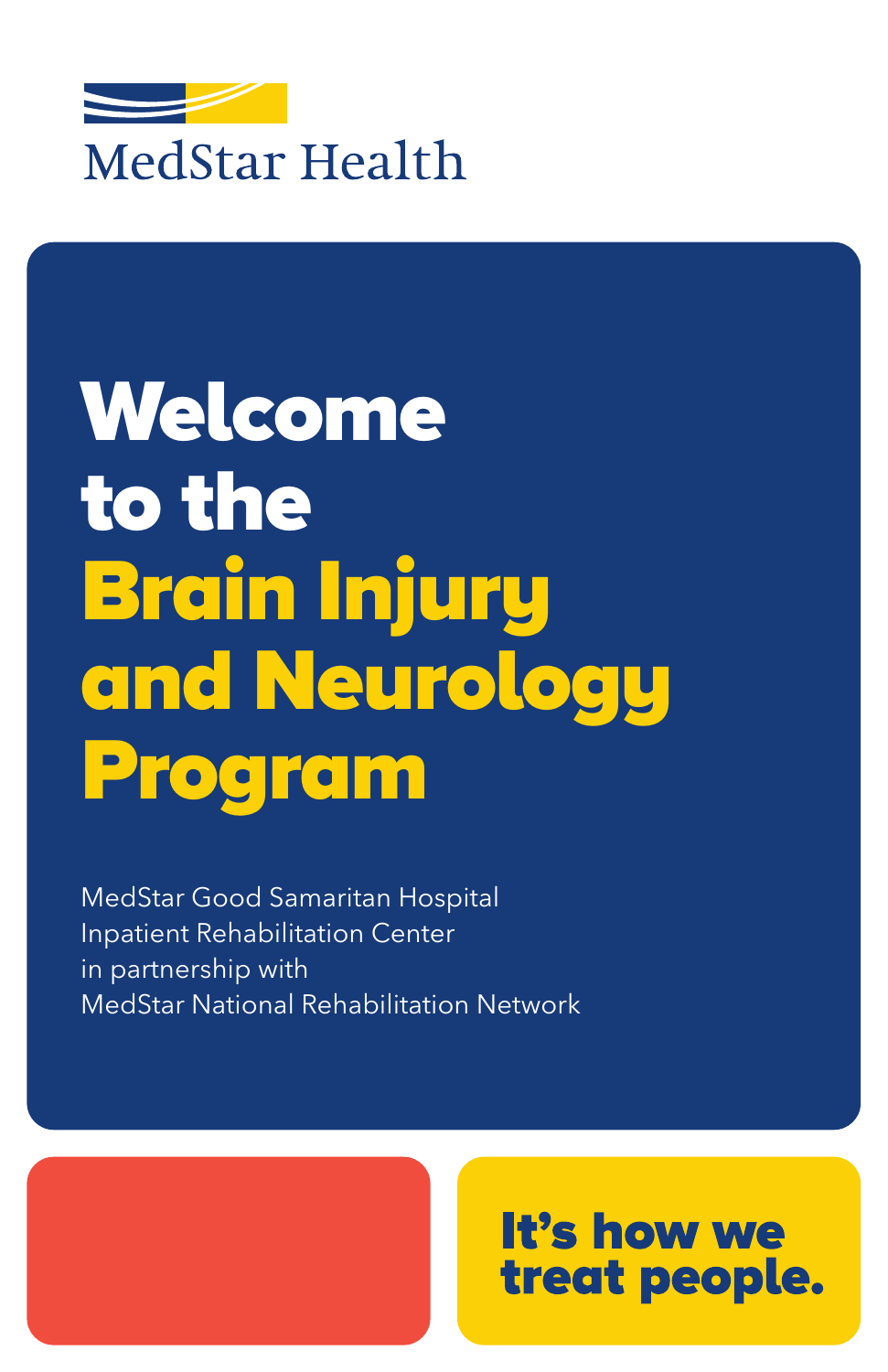# **Brain Injury and Neurology Rehabilitation Program**

The Comprehensive Integrated Inpatient Rehabilitation Program (CIIRP) team at MedStar Good Samaritan Hospital cares for individuals suffering disability following brain injury. The program also helps those with neurological conditions, such as multiple sclerosis acute flareup, Parkinsonism, polyneuropathy, and Guillain-Barre' syndrome. We have specialized staff, including physical medicine and rehabilitation physicians and psychologists, rehabilitation nurses, physical and occupational therapists, speech-language pathologists, social workers, and nurse case managers. The team is able to provide intensive rehabilitation and medical management, as well as guidance through the continuum of care, for patients with mild to moderate cognitive dysfunction.

This program is particularly wellsuited for individuals who\*:

- Need help with mobility and balance.
- Need help with activities of daily living.
- Need help with memory and thinking problems.
- Need help with swallowing and communication problems.
- Are able to follow directions and have the ability to learn and improve.
- *\* These criteria roughly correspond to Level VI of the Rancho Los Amigos Scale.*

Patients should generally be medically stable and able to participate in three hours of combined physical therapy with occupational therapy and or speech-language treatment five days a week or 15 hours over a seven-day period. They also should be able to meet their inpatient rehabilitation program goals in a reasonable time frame and have a viable discharge plan. Patients without significant agitation or other severe behavioral problems following brain injury are appropriate for CIIRP at MedStar Good Samaritan Hospital.

Our clinical staff works together as an interdisciplinary team to design a personalized rehabilitation program for each patient. The team helps patients attain their highest level of functioning and independence.

# **What is a typical day like?**

- You will be busy.
- You will receive a daily schedule.
- You will be out of bed and involved in therapy, meals, and other activities as much as possible every day.
- During the fiscal year, which ended June 30, 2021, patients in the program received an average of 3.7 hours of therapy (physical therapy, occupational therapy, speech therapy) a day for a minimum of 5 days per week.
- Most patients participate in individual therapy with occasional group interaction.

# **A year in review**

We cared for 127 patients with brain injuries or neurological disorders during the fiscal year, which ended June 30, 2021. What did our patients look like?



# **Where do our patients go after MedStar Good Samaritan Hospital?**



# **How long did patients stay at MedStar Good Samaritan Hospital?**